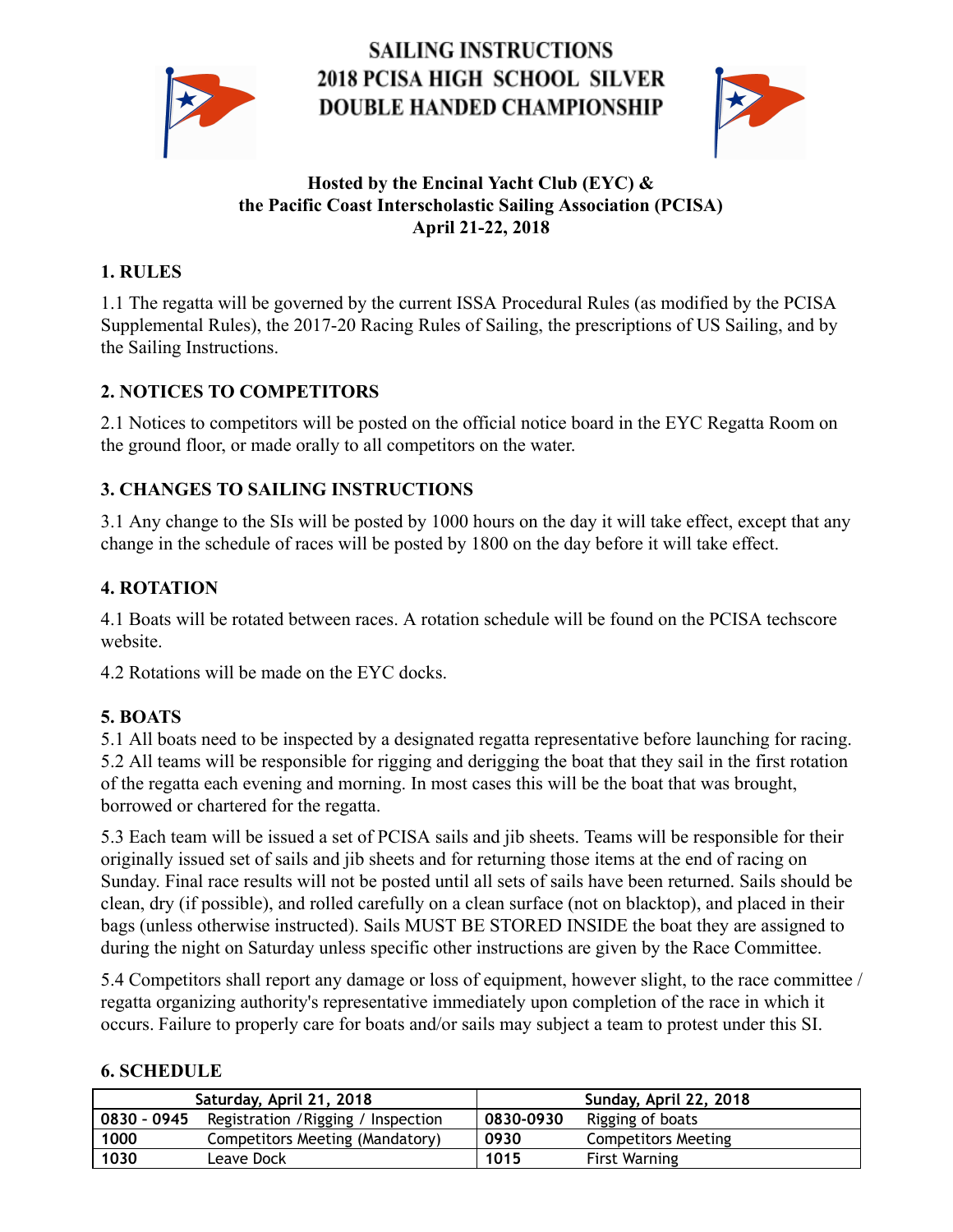| 1045      | First Warning                  | 1230-1330 | Lunch served between rotations |
|-----------|--------------------------------|-----------|--------------------------------|
| 1230-1330 | Lunch served between rotations | 1600      | No Start after this time       |
| 1800      | Dinner & Pool Party            | 1700      | Awards Ceremony                |

All times are approximate. Changes will be posted on the Regatta Notice Board.

#### 7. RACING AREA/VENUE

- 7.1 The sailing area will be the Oakland/Alameda Estuary in front of front Encinal Yacht Club.
- 7.2 Team members, coaches and spectators will be able to watch the racing from EYC's docks, upper deck, and from a small grassy park just south of EYC's boatyard. No outside food will be allowed on the upper deck.

#### 8. COURSES/FORMAT

- 8.1 Diagrams in Attachment A show the courses, the order in which marks are to be passed, and the side on which each mark is to be left. The number of the course to be sailed will be hailed or displayed from the Race Committee boat before each race.
- 8.2 Marks of the course will be orange cylindrical buoys, with the exception of mark 1a, which will be an orange ball.
- 8.3 No warning signals for a new race will be given after 1600 on Sunday, April 17, 2016. Until this time, the Race Committee will run as many races as possible up to a complete Round Robin.

# 9. START

- 9.1 The starting line will be between a staff displaying an orange flag on the RC signal boat and EITHER a staff displaying an orange flag on the Pin Boat or a small white inflatable pin buoy (if the Pin Boat has moved off station).
- 9.2 Races will be started in accordance with RRS Rule Appendix S.

#### 10. RECALLS

- 10.1 Each yacht's recall number shall be her sail number.
- 10.2 Individual recalls will be made in accordance with RRS Appendix Q6, which states: "Individual recalls shall be signaled by the hail of the sail number (or some other clearly distinguishing feature) of each recalled boat. Flag X need not be displayed."
- 10.3 A General Recall will be signaled by multiple sound signals. In accordance with ISSA Procedural Rules, after a General Recall, the "Round-the-Ends Rule" provisions of RRS 30.1 shall apply. Flag I need not be displayed (this changes RRS 30.1). The 3minute starting sequence signal will begin soon after.

#### 11. SHORTENING, ABANDONING OR RESAILING A RACE

11.1 In accordance with ISSA PR 7.7 (d) races will not be shortened; they will be abandoned.

# 12. THE FINISH

- 12.1 For windward finishes (see courses on Attachment A), the finish line will be between a staff displaying an orange flag on the Race Committee Finish boat and a white inflatable pin buoy.
- 12.2 For leeward finishes (see courses on Attachment A), the finish line will be between a staff displaying an orange flag on the Race Committee boat and EITHER a staff displaying an orange flag on the Pin Boat or a small white inflatable buoy (if the Pin Boat has moved off station).

#### 13. PROTESTS & REDRESS REQUESTS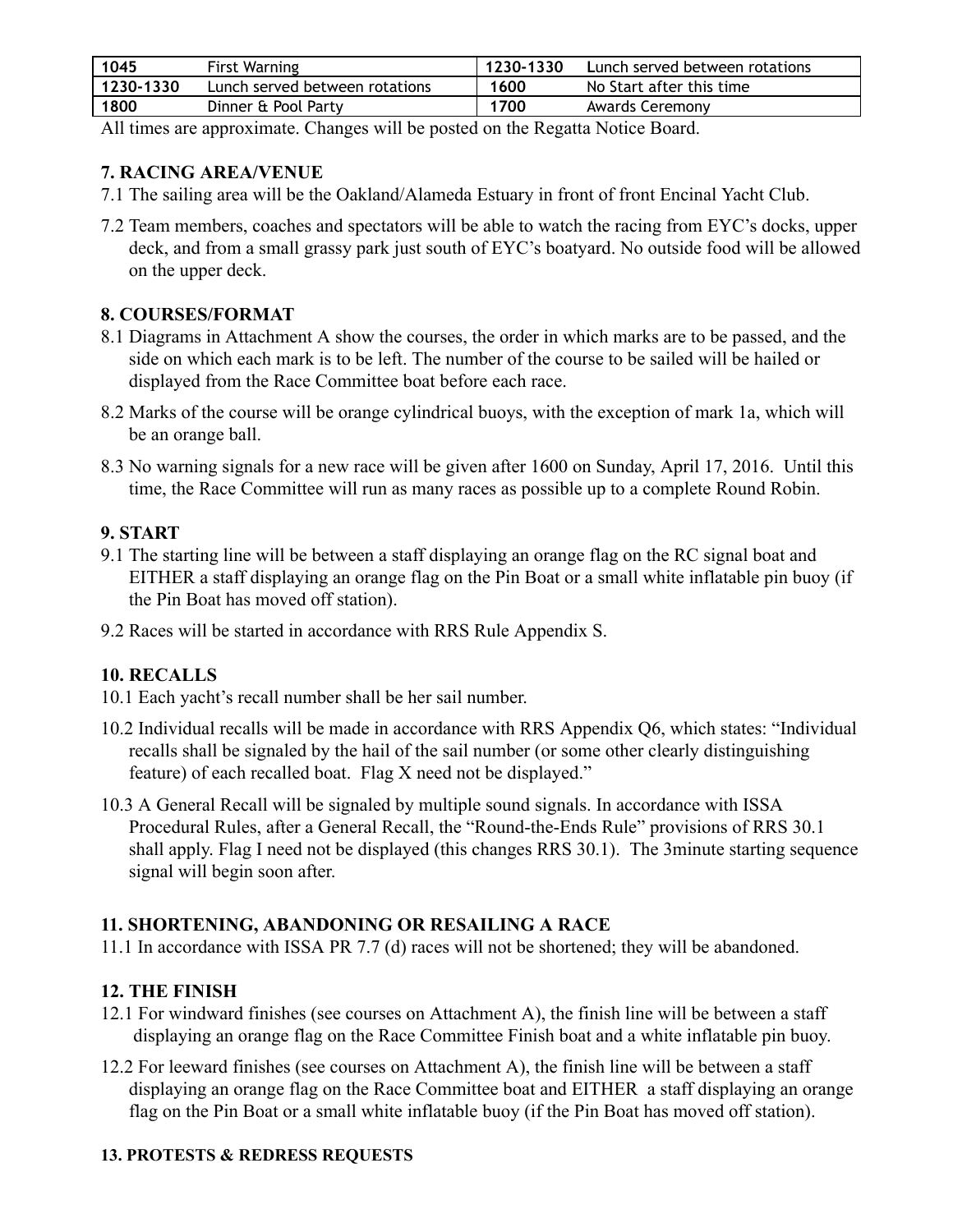- 13.1 Protests will be handled in accordance with ISSA Procedural Rules Section 16.
- 13.2 Protest forms are available at the scoring table in the EYC Regatta Room. Completed protest forms shall be returned to the same location within the protest time limit.
- 13.3 Competitor protests must be filed in writing within 20 minutes after the last boat reaches the dock for each rotation.
- 13.4 Any Race Committee protest of a competitor will be lodged within 30 minutes after the RC boat reaches the dock after the last race of the day.
- 13.5 The schedule of protest hearings will be posted on the official notice board in the EYC Regatta Room. Hearings will be held in the Jury Room located just outside the EYC Regatta Room.

#### 14. SCORING

14.1 Scoring will be in accordance with ISSA Procedural Rules

#### 15. SAFETY

15.1 U.S. Coast Guard Approved PFDs are required in accordance with ISSA PR 2.2

15.2 A competitor who retires from a race shall notify the Race Committee as soon as possible

#### 16. COACHING & SPECTATING

16.1 Coaches/coach boats are not allowed on the water at any time during racing.

16.2 Given the confined racing area and excellent land-based viewing, spectator boats will not be allo wed in the vicinity of the racing area.

16.3 All coaching, crew rotation, exchange of clothing/food/drink and communication shall occur between race rotations on the docks at EYC unless otherwise instructed by the Race Committee. 16.4 No outside food will be allowed on the upstairs deck of the yacht club.

#### 17. PRIZES

17.1 Prizes will be awarded to schools placing 1st, 2nd, and 3rd. The Steve Grove perpetual Silver PCC trophy will be awarded to the top school that doesn't have a team competing in Gold PCCs.

#### 18. OFFICIAL NOTICE FOR ALL PCC PARTICIPANTS:

No contestant shall use, either on or off the water, alcoholic beverages (beer, wine, distilled spirits), or use any controlled substance (marijuana, cocaine, etc.), the possession of which is unlawful. Infringements of this regulation and/or other discipline expectations occurring during April 15, 16 or 17, 2016 may be the basis for disciplinary action. Discipline problems and this regulation's enforcement will be handled promptly by an adult Discipline Hearing Board which will consist of three adult members; the Regatta Chairperson, a PCISA Officer and the Chief Judge. Said Board shall, at a time and method selected by them, meet to hear said problem and their decision to impose scoring penalties, or other sanctions they alone deem appropriate, including summary removal from the entire regatta, shall be final without appeal permitted.